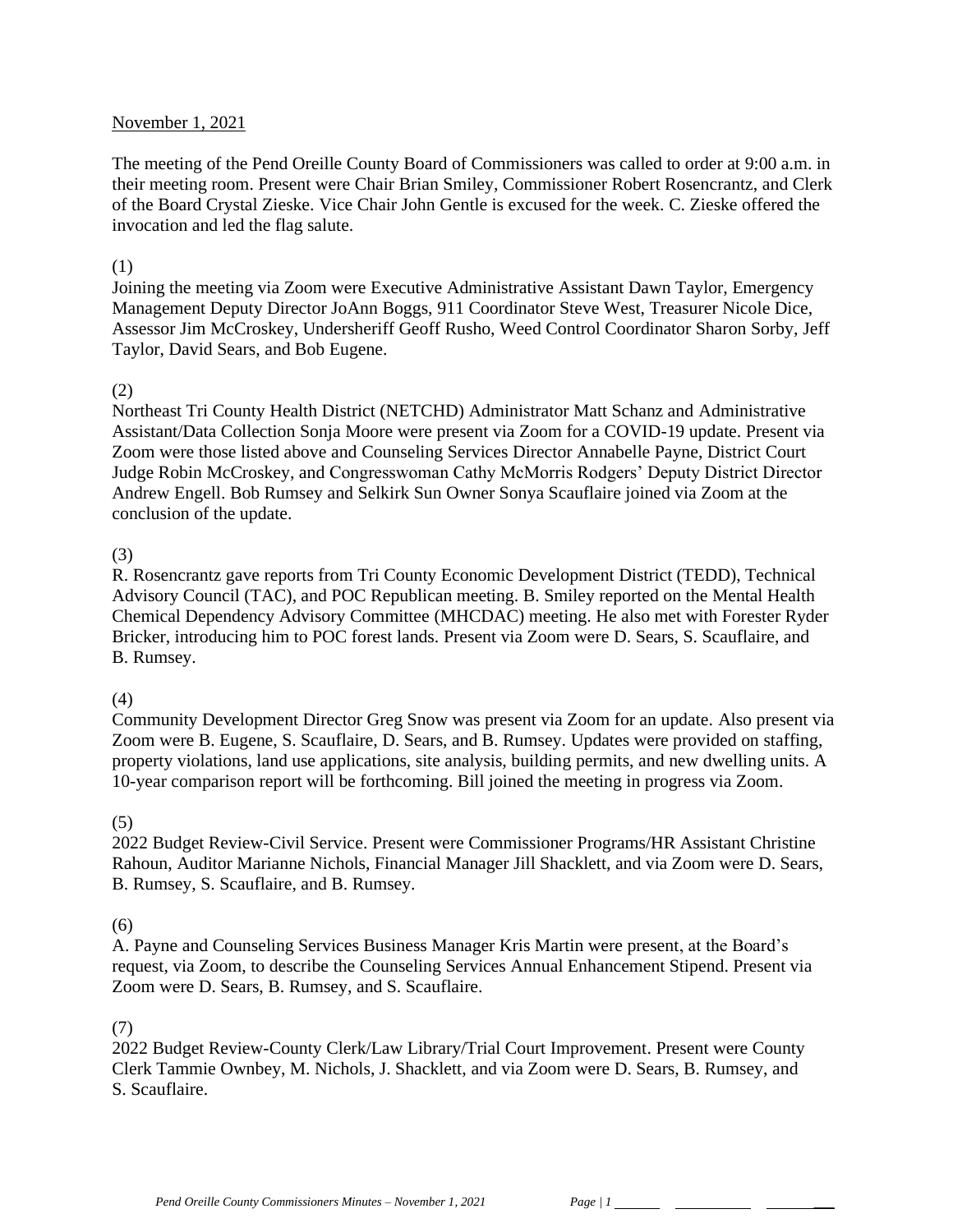### (8)

The Board recessed for lunch at 12:18 p.m.

## (9)

Aging & Long-Term Care of Eastern Washington (ALTCEW) Executive Director Lynn Kimball was present via Zoom for an update. Also present via Zoom was B. Rumsey. L. Kimball provided an overview, including community-based care and the long-term care ombudsman program. She mentioned that their local partner in POC is Rural Resources. Some programs include Diner's Choice, congregate meals, meal delivery, legal assistance, transportation, repair assistance, respite care, and kinship care. Joining the meeting at its conclusion via Zoom was D. Sears.

### (10)

2022 Budget Review-District Court/Probation. Present were R. McCroskey, District Court Administrator/Judicial Assistant Rachel Johnson, M. Nichols, J. Shacklett, and via Zoom were B. Rumsey and D. Sears.

### (11)

Prosecuting Attorney Dolly Hunt was present via Zoom for a legal update. Also present via Zoom were B. Rumsey and D. Sears. Discussed were upcoming contracts.

### (12)

Step 1-3

Consent Agenda - Motion was made by R. Rosencrantz to approve the Consent Agenda as prepared, with the exception of the Request to Promote, Counseling Services Annual Enhancement Stipend, and Rental Agreement with Department of Ecology. Motion was seconded by B. Smiley. Motion carried unanimously. The Consent Agenda includes this week's Agenda, the Minutes of the Board's October 25, 2021 meeting and the following items:

Payroll Change Notice: Counseling Services-Beverly Sarles, CPWI Coalition Coordinator to CPWI Coalition Coordinator Certified, Step 3, \$24.16/hr., Effective 11/1/2021 Auditor-Linda Brown, DOL Supervisor, Retirement, Effective 11/30/2021 Public Works-Solid Waste-Leonard Orr, Transfer Station Technician, Step 1, \$3,291.90/mo., Effective 11/1/2021 Request to Advertise & Hire: DOL Deputy position, at Step 2-3, or Certified DOL Deputy at

Request to Reinstate Temporary Employee: Robert Malcom as a temporary on-call worker for the Auditor's Office, at \$15.82/hour.

Coordinated Care of Washington 2021 Behavioral Health Enhancement Fund Memorandum of Understanding *RESOLUTION NO. 2021-114, COMMISSIONERS' RECORDING*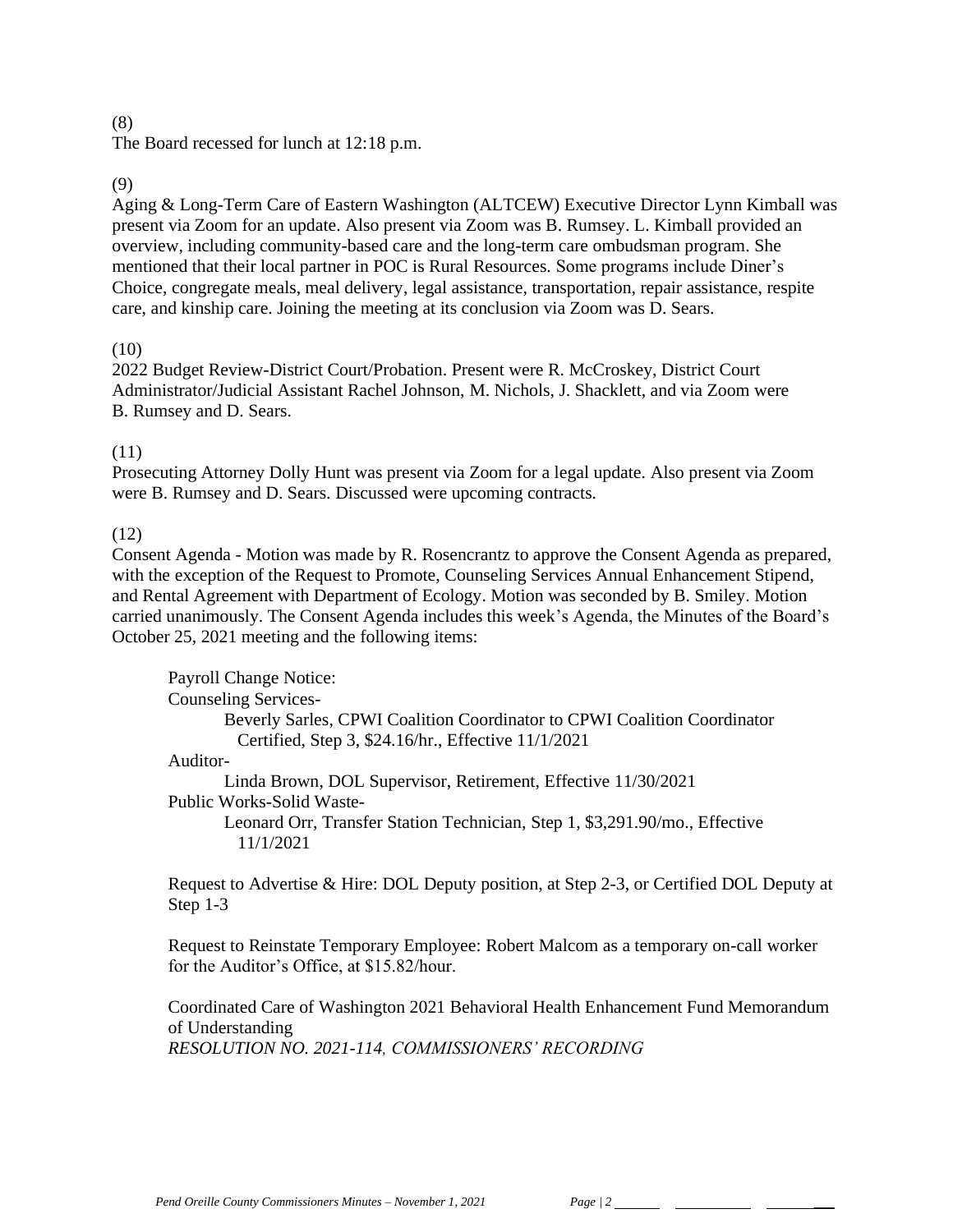Schedule the bid opening for 2021 Sheriff's Facility HVAC Replacement on November 9, 2021 at 10:30am.

(13)

The Board held a redistricting discussion. Present was M. Nichols and via Zoom were GIS Manager Josh Shelton, ITS Administrative Assistant/Civil Deputy Glennis Stott, S. West, Pend Oreille Valley Railroad Manager Kelly Driver, S. Scauflaire, and B. Rumsey. Draft county maps, based on 2020 Census population data, were reviewed.

# (14)

Public Comment –B. Rumsey and S. Scauflair were present via Zoom but did not provide comment.

# (15)

Meeting continued to November 2.

# November 2, 2021

The meeting resumed at 9:00 a.m. with B. Smiley, R. Rosencrantz, and C. Zieske present. Present via Zoom was D. Sears.

# (16)

Motion was made by R. Rosencrantz to approve the Payroll Change Notice dated November 1, 2021, for Robert Malcolm in the Auditor's Department. Motion was seconded by B. Smiley. Motion carried unanimously.

Payroll Change Notice: Auditor-Robert Malcolm, Temp On-Call, \$15.82/hr., Effective 11/1/2021

# (17)

Motion was made by R. Rosencrantz to approve the Library Services and Technology Act Grant Agreement under OSOS No. G-7292, dated October 26, 2021 for POC Law Library. Motion was seconded by B. Smiley. Motion carried unanimously.

Library Services and Technology Act Grant Agreement-American Rescue Plan Act (ARPA) Grant Award--POC Law Library *AGREEMENT NO. 2021-44, COMMISSIONERS' RECORDING*

# (18)

Robert Rosencrantz gave an update from Newport City Council meeting.

# (19)

4-H Youth Development/Master Gardeners Volunteer Coordinator Beverly Sarles was present via Zoom/phone conference for an update. Present via Zoom was D. Sears. Topics of discussion included staffing, vaccination verification process and volunteer exemptions, and SNAP-Ed programs.

# (20)

The Board recessed from 10:35 a.m. to 10:50 a.m.